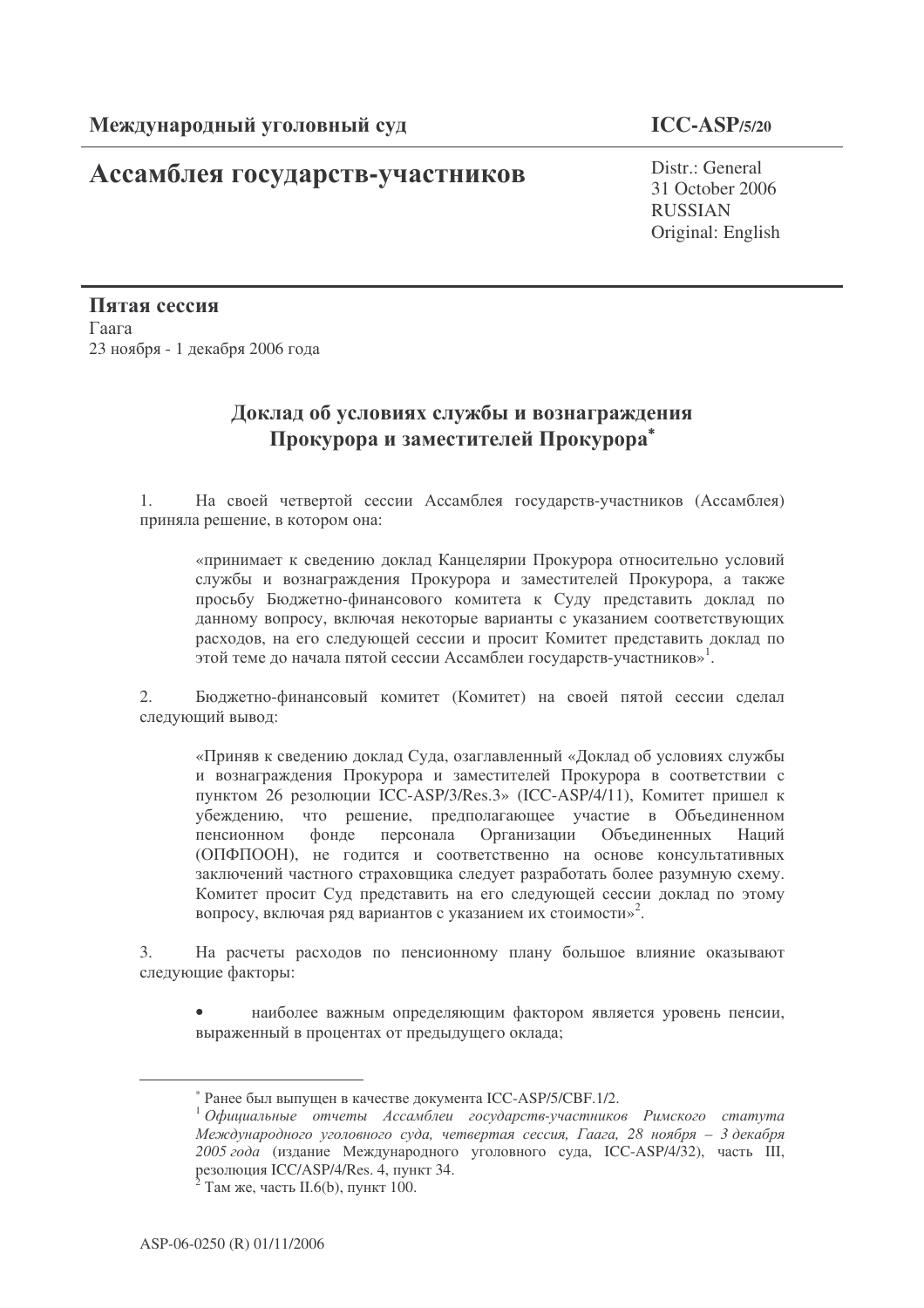периода выплаты  $\bullet$ продолжительность пенсии, частности  $\mathbf{B}$ продолжительность периода выплаты пенсии одинокой супруге и детям;

характеристики лица, охватываемого пенсионным планом (возраст, в котором лицо приступило к службе, состояние здоровья и т.д.);

методология, лежащая в основе функционирования пенсионного плана (выплата пенсий из текущих поступлений, накопительная система, система страхования).

Суд представил Ассамблее государств-участников подробный доклад о  $\overline{4}$ . долгосрочных последствиях положений о пенсионном плане для судей<sup>3</sup>. На основе выводов консультанта Бюлжетно-финансовый комитет рекомендовал использовать накопительную систему, управлять которой будет внешний провайдер<sup>4</sup>.

Расчеты, произведенные в связи с положениями о пенсионном плане для судей, 5. основывались на решениях, принятых Ассамблеей государств-участников<sup>5</sup>, включая объем пенсионного обеспечения, выраженный в виде доли, которую можно легко пересчитать в проценты<sup>6</sup>. С учетом этого базового уровня консультант произвел расчеты, которые позволили получить конкретные результаты.

6. Поскольку Ассамблея государств-участников не приняла решения согласно статье 49 в отношении Прокурора, уровень его пенсионного обеспечения остается неопределенным. Поскольку это является одним из наиболее важных определяющих факторов с точки зрения финансовых последствий плана, никаких подробных расчетов, включая сравнение вариантов, произвести невозможно.

 $7.$ Согласно предложению, представленному Ассамблее государств-участников на ее третьей сессии<sup>7</sup>, вознаграждение Прокурора будет составлять 83,33 процента от вознаграждения судьи, а вознаграждение заместителя Прокурора - 75 процентов от вознаграждения судьи. Соответственно, можно предположить, что с учетом представленного предложения расходы на выплату пенсий Прокурору и заместителям Прокурора составят соответственно 83,33 и 75 процентов от расходов, рассчитанных консультантом.

Для любых дальнейших расчетов необходимо будет сначала получить 8. руководящие указания соответственно от Ассамблеи государств-участников или Бюджетно-финансового комитета относительно условий выплаты пенсий, которые должны лежать в основе таких расчетов, в частности относительно суммы пенсии, выплачиваемой по окончании службы, в сравнении с годовым окладом и суммы пенсионного пособия, выплачиваемого одинокой супруге и детям.

<sup>&</sup>lt;sup>3</sup> Доклад о долгосрочных бюджетных последствиях положений о пенсионном плане для судей (ICC/ASP/4/26).

<sup>&</sup>lt;sup>4</sup> Официальные отчеты Ассамблеи государств-участников Римского статута Международного уголовного суда, четвертая сессия, Гаага, 28 ноября - 3 декабря 2005 года (издание Международного уголовного суда, ICC-ASP/4/32), часть II.6 (b), пункт 96.

<sup>&</sup>lt;sup>5</sup>Официальные отчеты Ассамблеи государств-участников Римского статута Международного уголовного суда, третья сессия, Гаага, 6-10 сентября 2004 года (издание Международного уголовного суда, ICC-ASP/3/25), часть III, резолюция ICC/ASP/3/Res.3, пункт 22.

 $6$  Там же, приложение, добавление 2, статья I, пункт 2.

 $\frac{7}{1}$  ICC/ASP/3/12, приложение II, статья III.